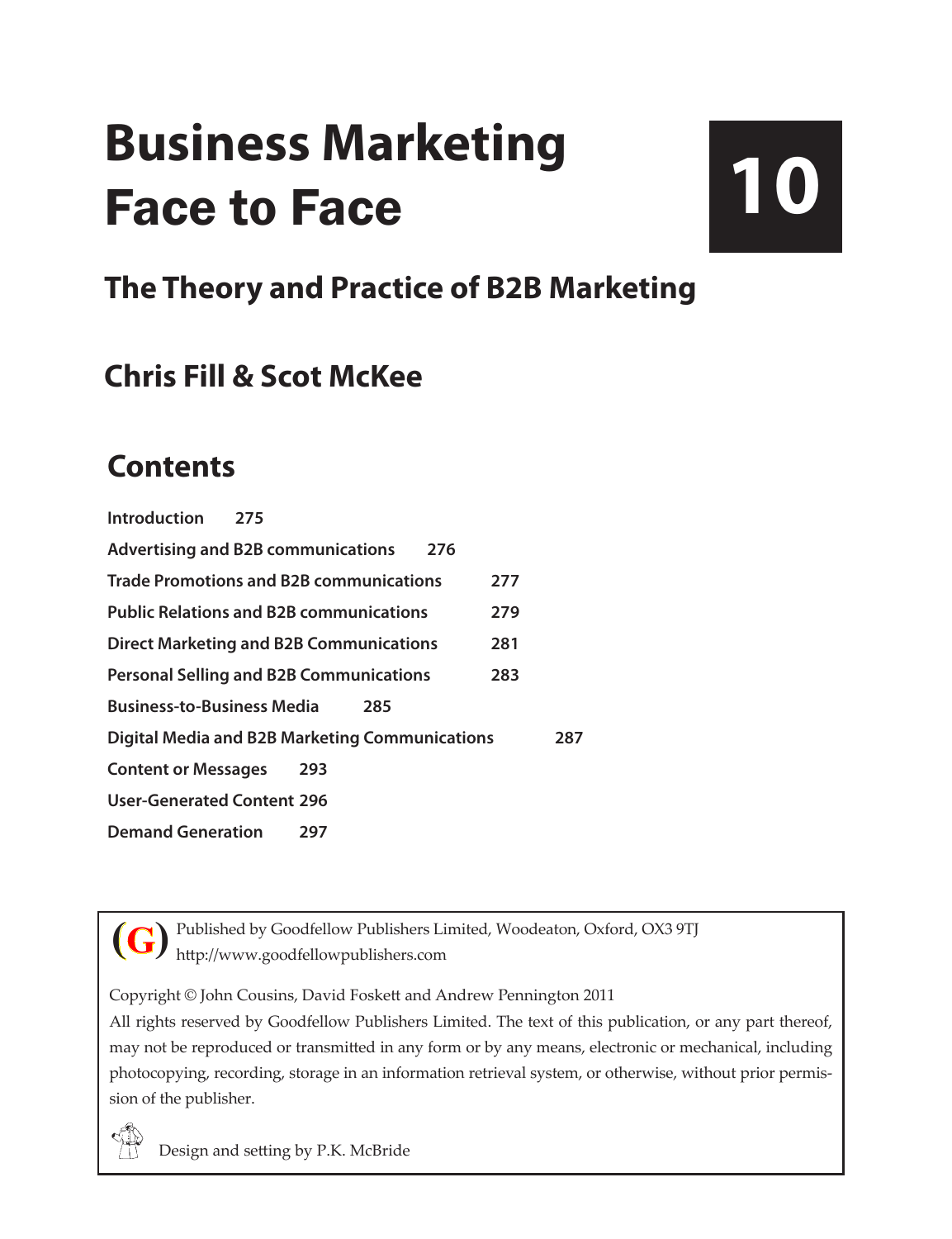## **10** The Business Marketing<br> **10** Communications Mix **Communications Mix**

#### **Overview**

Digital technologies have had a profound impact on the way in which organisations communicate with each other. However, this is not to suggest that the influence of the traditional offline communication tools has waned, indeed it can be argued that marketing communications have been augmented by the application of new technologies.

In this chapter each of the three elements that make up the marketing communications mix is considered; tools, media and messages. Consideration is given to the key characteristics and effectiveness of each of the primary tools used in B2B marketing communications. The chapter then examines each of the main media from a communication perspective and concludes by considering the type of messages used to reach business audiences.

### **Aims and objectives**

The aims of this chapter are to explore the main characteristics of each of the elements of the marketing communications mix and to determine their contribution to business-to-business marketing communications.

#### **The objectives of this chapter are to enable readers to:**

- **1** Introduce the elements that make up the marketing communications mix.
- **2** Examine the characteristics of each of the primary tools of the marketing communications mix.
- **3** Comment on the use of secondary tools in B2B marketing.
- **4** Consider the range and forms of media used in business marketing.
- **5** Explain the way in which digital media can be used in B2B marketing.
- **6** Explore how messages and content can be used in business marketing.
- **7** Describe the principles of demand generation.